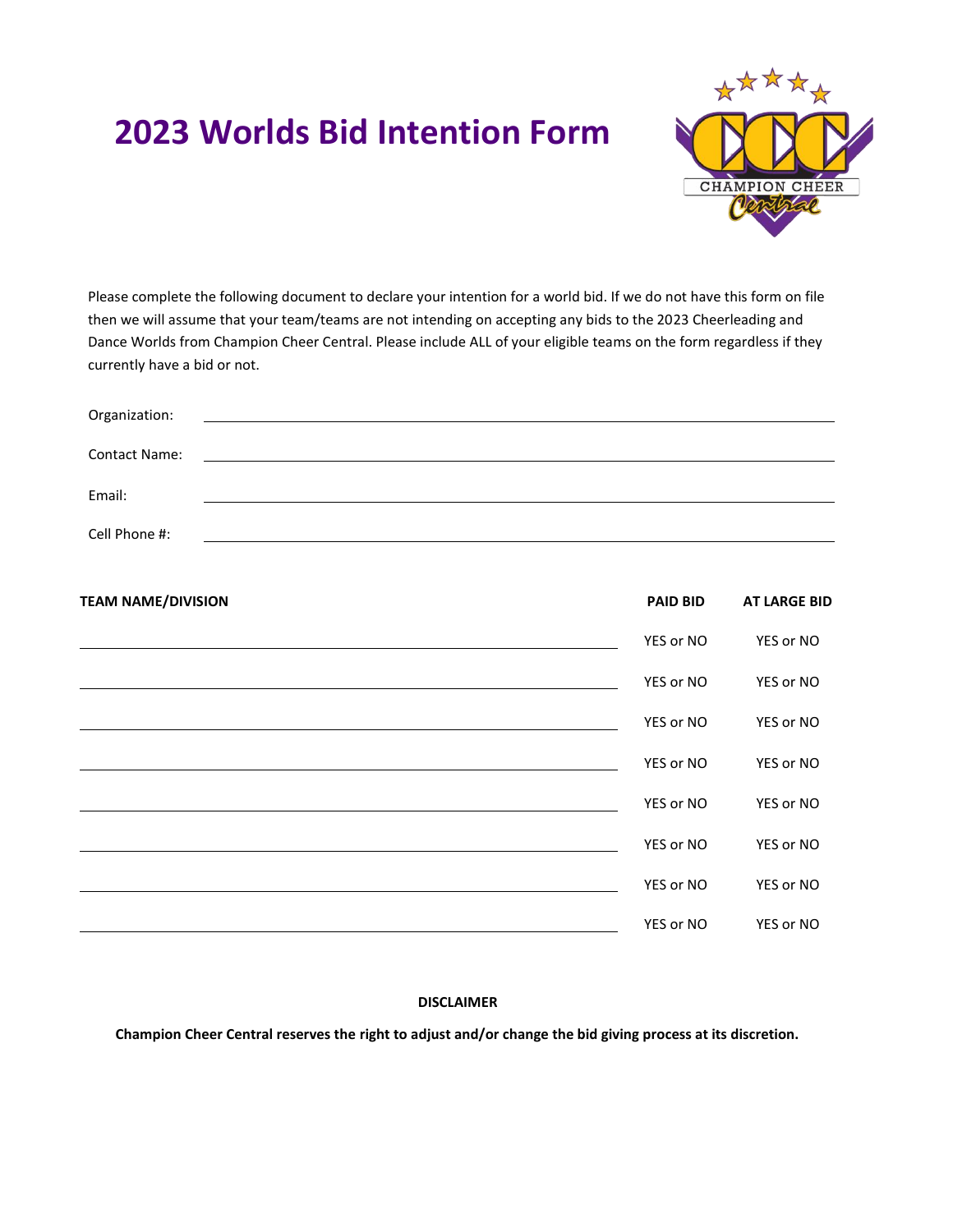

**2 FULL PAID BID AND** *6* **AT LARGE BIDS WILL BE AWARDED TO THE CHEERLEADING WORLDS!!**

**1 ADDITIONAL FULL PAID BID AND 3 ADDITIONAL AT LARGE BIDS WILL BE AWARDED ONCE THE EVENT REGISTRATION REACHES 201 ALL STAR CHEER TEAMS.**

#### **3 PARTIAL PAID BID AND 6 AT LARGE BIDS FOR THE DANCE WORLDS!!**

**ELIGIBILITY REQUIREMENTS FOR WORLD BID:** To qualify for a bid your program must bring 50% of your program/location or be 400 miles outside of Cleveland, Ohio. Fifty Percent (50%) can be broken down into one location or the program as a whole. Exhibition teams are not included in the 50% of what is needed; however Prep and Novice teams can be used to meet the 50% requirement.

## **Senior Divisions – Level 6**

- Senior X Small
- Senior Small
- Senior Medium
- Senior Large
- Senior X Small Coed
- Senior Small Coed
- Senior Medium Coed
- Senior Large Coed
- Senior Open
- Senior Open Small Coed
- Senior Open Large Coed

## **International Divisions - Level 6**

- International Open NT (Non Tumble)
- International Open Coed NT (Non Tumble)
- International Open <sup>6</sup>
- International Open Small Coed
- International Open Large Coed
- International Global
- International Global Coed

#### **International Divisions - Level 7**

- International Open
- International Open Small Coed
- International Open Large Coed

# Dance Divisions

- Senior
- Senior Coed
- Open
- Open Coed
- Open Male
- Jazz
- Pom
- Hop Hop
- Contemporary/Lyrical
- Kick

**The bid winning team must compete at the 2023 Cheerleading/Dance Worlds in the division in which the bid was awarded.**

**\*Cheerleading Bids will be awarded to the TOP SCORES overall. The Full Paid Bids will be awarded to the Highest Scores in the Worlds Qualifying Divisions. The At Large Bids will be awarded to the Next Highest Scores. Should a team already have a Paid/Partial or At Large Bid, the Bid will be awarded to the next most eligible team.** 

**ALL TEAMS** will be scored on the CCC's Scoring System.

**50% of your score from Day One (First Performance) and 50% of your score from Day Two (Second Performance) will be combined in order to place the teams in the final standing for Worlds Bids!**

**\*Dance Bids will be awarded to the TOP SCORES overall. The Partial Paid Bids will be awarded to the Highest Scores in a Worlds Qualifying Division. The At Large Bids will be awarded to the Second/Third Highest Score. Should a team already have a Paid/Partial or At Large Bid, the Bid will be awarded to the next most eligible team. One Bid must be awarded to an Open Dance Team.** 

**Bids will be awarded during the Level 6 and 7 awards ceremony, Sunday.**

\***DISCLAIMER – ALTHOUGH THE HIGHEST SCORES WILL PLACE THE TEAMS FOR THE BIDS. CCC RESERVES THE RIGHT TO AWARD THE BIDS TO THE TEAMS THAT WE FEEL WILL REPRESENT US THE BEST!**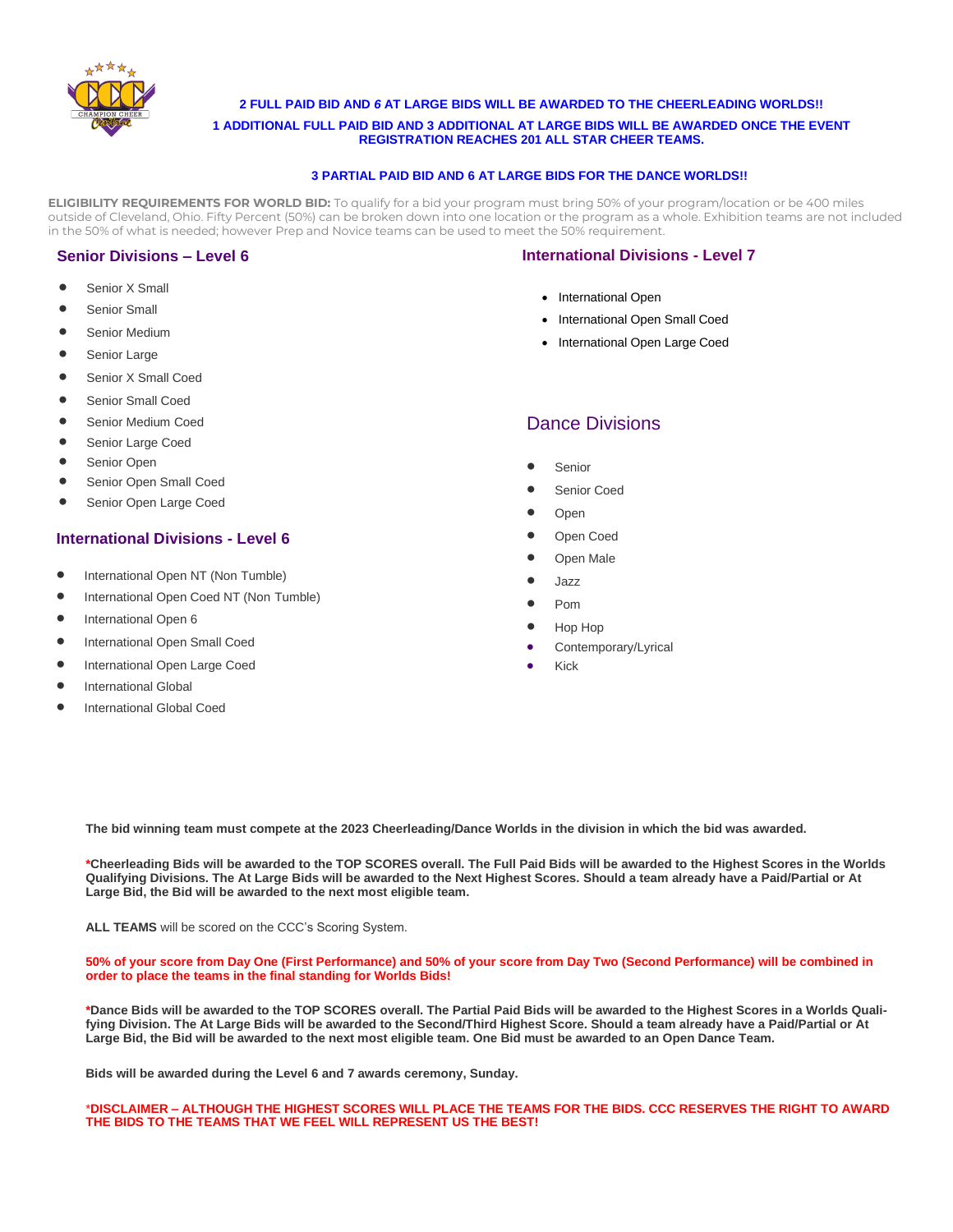

# **WORLD BID DECLARATION - 2023 Cheerleading Worlds**

Champion Cheer Central will award 2 PAID Bids and 6 AT LARGE Bids to the 2023 Cheerleading Worlds at the Hard Rockin' National Cheer and Dance Championships. 1 ADDITIONAL PAID BID and 3 ADDITIONAL AT LARGE BIDS will be awarded once registration reaches 201 AII Star Teams. To qualify for a bid your program must bring 50% of your program/location or be 400 miles outside of Cleveland, Ohio. Fifty Percent (50%) can be broken down into one location or the program as a whole. Exhibition teams are not included in the 50% of what is needed; however Prep and Novice teams can be used to meet the 50% requirement.

#### 1st PAID BID

This bid will be awarded to the team with the highest "Percentage ofTotal Scores" in the following divisions:

Senior X Small Level 6

Senior Small Level 6

Senior Medium Level 6

Senior Large Level 6

Senior X Small Coed Level 6

Senior Small Coed Level 6

Senior Medium Coed Level 6

Senior Large Coed Level 6

Senior Open Level 6

Senior Open Small Coed Level 6

Senior Open Large Coed Level 6

#### 2nd PAID BID

This bid will be awarded to the team with next highest "Percentage ofTotal Scores" in the following divisions:

Senior X Small Level 6

Senior Small Level 6

Senior Medium Level 6

Senior Large Level 6

Senior X Small Coed Level 6

Senior Small Coed Level 6

Senior Medium Coed Level 6

Senior Large Coed Level 6

Senior Open Level 6

Senior Open Small Coed Level 6

Senior Open Large Coed Level 6

**International Open Level 6** 

International Open Small Coed Level 6

International Open Large Coed Level 6

International Open Level 7

International Open Small Coed Level 7

International Open Large Coed Level 7

International Open NT Level 6

International Open Coed NT Level 6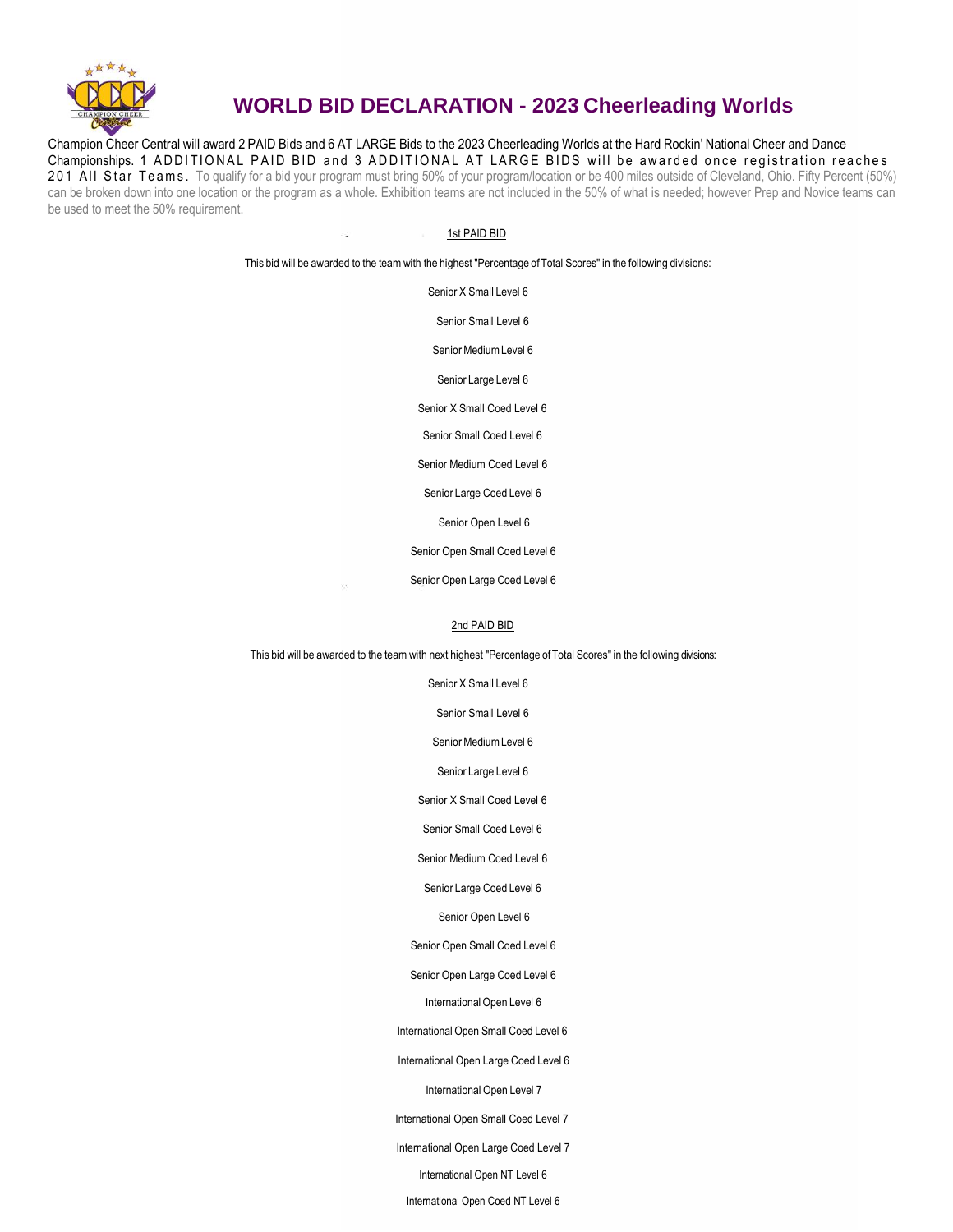#### 3 AT LARGE BIDS-SENIOR

These bids will be awarded to the remaining Division teams with the highest "Percentage of total scores" in the

following divisions:

Senior X Small Level 6

Senior Small Level 6

Senior Medium Level 6

Senior Large Level 6

Senior X Small Coed Level 6

Senior Small Coed Level 6

Senior Medium Coed Level 6

Senior Large Coed Level 6

Senior Open Level 6

Senior Open Small Coed Level 6

Senior Open Large Coed Level 6

#### 3 AT LARGE BIDS-SENIOR & INTERNATIONAL

These bids will be awarded to the remaining Division teams with the highest "Percentage of total scores" in the

following divisions:

Senior X Small Level 6

Senior Small Level 6

Senior Medium Level 6

Senior Large Level 6

Senior X Small Coed Level 6

Senior Small Coed Level 6

Senior Medium Coed Level 6

Senior Large Coed Level 6

Senior Open Level 6

Senior Open Small Coed Level 6

Senior Open Large Coed Level 6

**International Open Level 6** 

International Open Small Coed Level 6

International Open Large Coed Level 6

International Open Level 7

International Open Small Coed Level 7

International Open Large Coed Level 7

International Open NT Level 6

International Open Coed NT Level 6

International Global Level 6

International Global Coed Level 6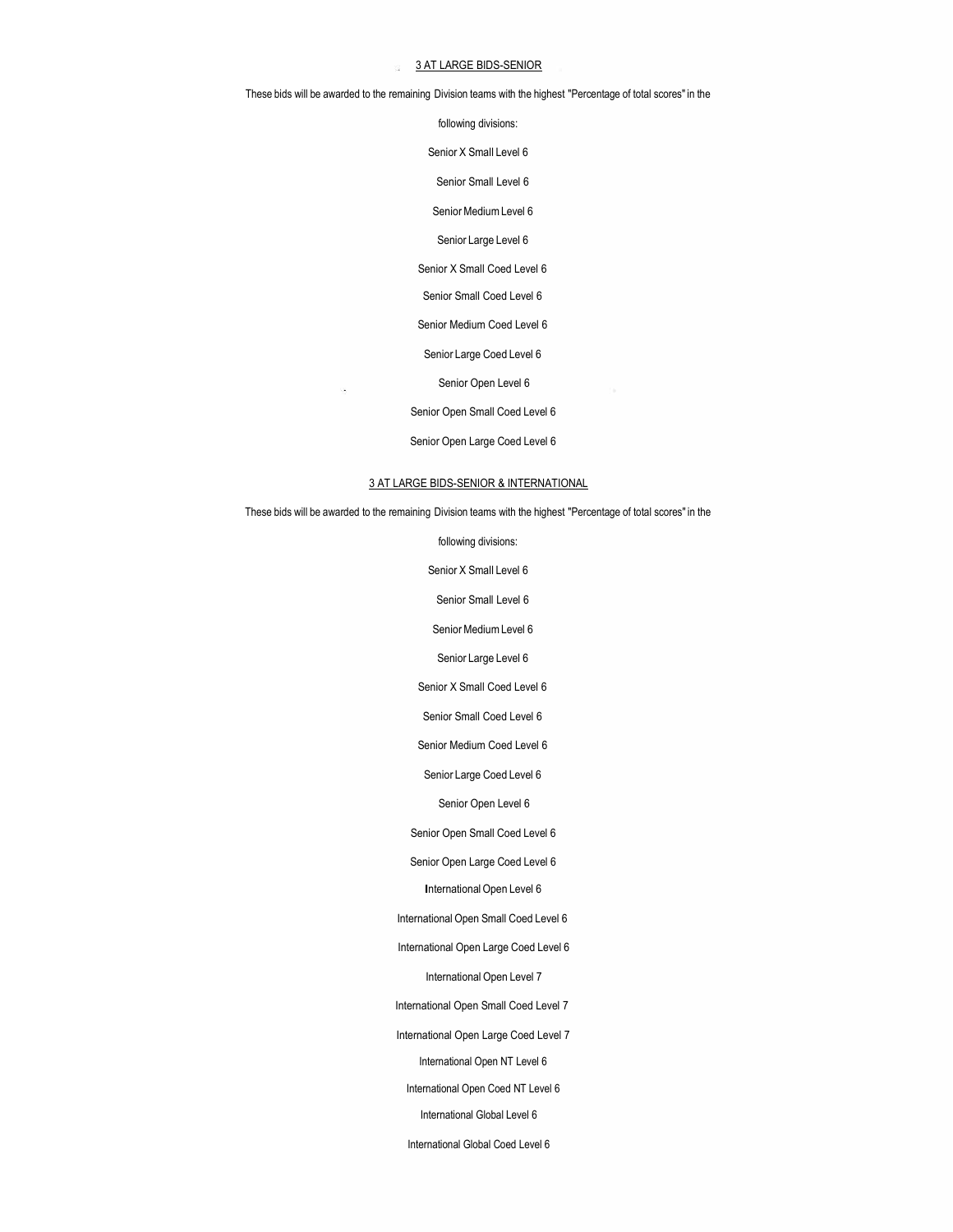#### 3rd PAID BID (Conditional based on event participation)

#### This bid will be awarded to the team with next highest "Percentage of Total

Scores" in the following divisions:

Senior X Small Level 6

Senior Small Level 6

Senior Medium Level 6

Senior Large Level 6

Senior X Small Coed Level 6

Senior Small Coed Level 6

Senior Medium Coed Level 6

Senior Large Coed Level 6

Senior Open Level 6

Senior Open Small Coed Level 6

Senior Open Large Coed Level 6

**International Open Level 6** 

International Open Small Coed Level 6

International Open Large Coed Level 6

International Open Level 7

International Open Small Coed Level 7

International Open Large Coed Level 7

International Open NT Level 6

International Open Coed NT Level 6

International Global Level 6

International Global Coed Level 6